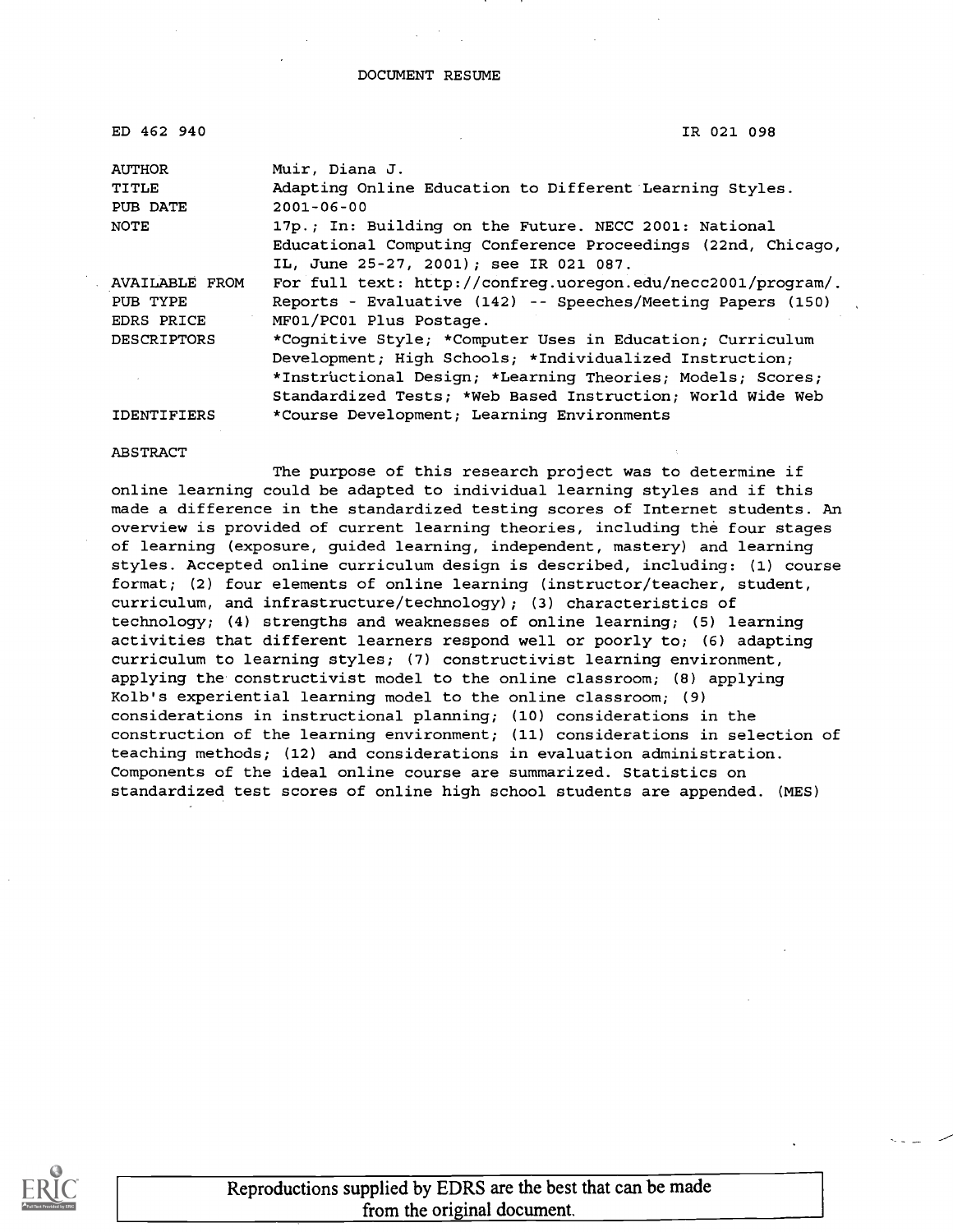# Adapting Online Education to Different Learning Styles

By: Diana J. Muir

y i

PERMISSION TO REPRODUCE AND<br>DISSEMINATE THIS MATERIAL HAS<br>BEEN GRANTED BY

D. Ingham

1 TO THE EDUCATIONAL RESOURCES INFORMATION CENTER (ERIC)

 $\bar{z}$  $\sim$ 

U.S. DEPARTMENT OF EDUCATION<br>Office of Educational Research and Improvement<br>EDUCATIONAL RESOURCES INFORMATION<br>CENTER (ERIC)

O This document has been reproduced as received from the person or organization originating it.

O Minor changes have been made to improve reproduction quality.

Points of view or opinions stated in this document do not necessarily represent official OERI position or policy.

## 2 BEST COPY AVAILABLE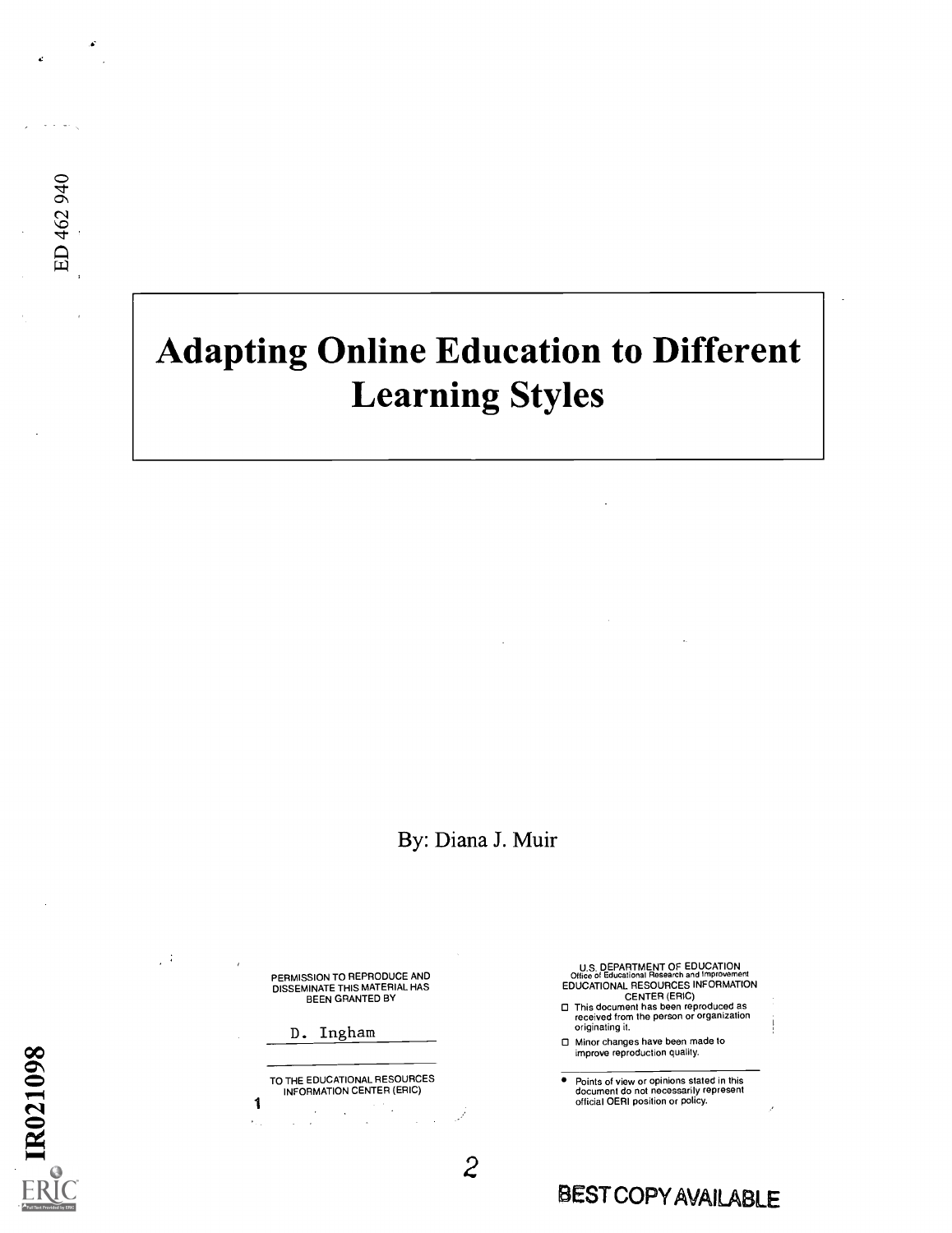## Adapting Online Education to Different Learning Styles

Diana J. Muir, Ph.D. Intelligent Education, Inc. 1131 Creekside Way Roswell, GA 30076 Tel: 678-795-0925 dmuir@intelligented.com

Key Words: online education, homeschoolers versus traditional, standardized testing

#### Abstract

The purpose of this research project was to determine if online learning could be adapted to individual learning styles and if that made a difference in the standardized testing scores of Internet students. We then compared those scores to those of traditional students. It has clearly been shown that online learning is adaptive, whereas traditional classrooms are not always adaptable. Our goal was to establish whether online learning and adaptive learning styles made a difference in test scores, and if so, could that knowledge be utilized in the traditional classroom? The answer was yes to both questions.

#### Current Learning Theories

There is a wealth of information, both on the shelves of libraries on the Internet, which addresses the different learning theories that have been suggested over the past 3 or 4 decades. Those most often quoted are Kolb and Gardner.

While most theorists disagree, or come from a different approach, about learning styles, it is generally accepted that there are basically four stages of learning. They are:

- 1. *Exposure Stage*—the first time a concept (such as long division) is new to us.
- 2. Guided Learning Stage—when we still can't do the problems without help. This is where most people get stuck.
- 3. Independent Stage—With review, guidance and hard work we reach stage 3.
- 4. Mastery Stage—Comes with more practice, final goal of education

Regardless of how a student learns, the stages remain the same. It is up to the instructor and the curriculum content developer to assist the student in getting past the guided learning stage to become an independent learner, thus building on newly gained learning concepts or skills.

It has also been shown through repeated studies that students learn in different ways, or through a combination of different ways, thus supporting Smith and Kolb's learning cycle concept.

Students learn:

- 10% of what they read
- 20% of what they hear
- 30% of what they see

National Educational Computing Conference, "Building on the Future" 1 July 25-27, 2001—Chicago, IL

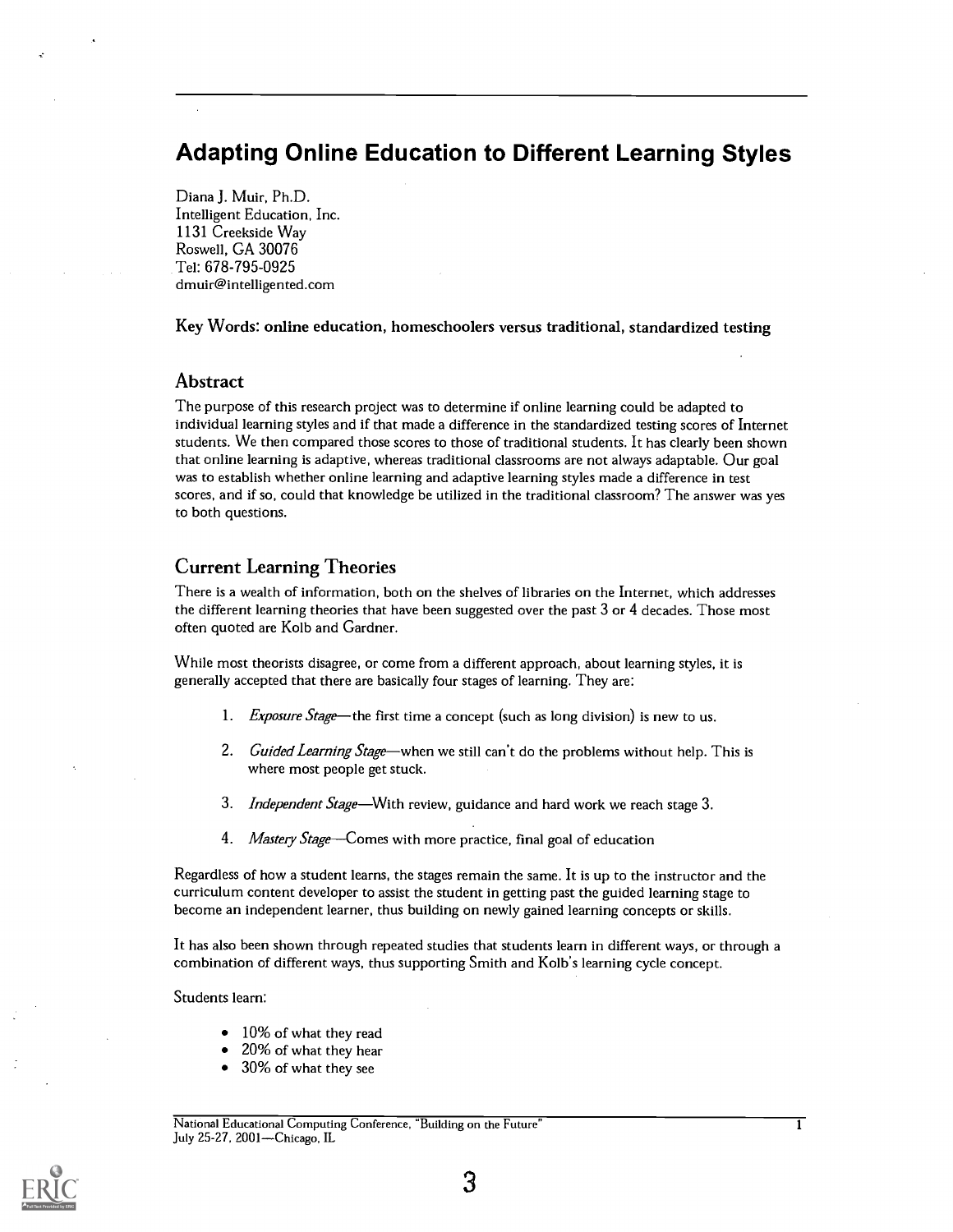- 50% of what the see & hear  $\bullet$
- 70% of what they say  $\bullet$
- 90% of what they say and do  $\blacksquare$



Based on what we have learned, we conclude that students need:

- $\bullet$ A variety of teaching strategies
- A variety of learning paths
- $\bullet$ Activities which they can read, visualize, hear, say and do
- Instructional guidance leading to independence
- Ability to work on their own with appropriate assessment methods
- $\bullet$ Appropriate tools and technology for independent and guided study

#### Review of Learning Styles

As we have already discussed there is a wealth of information about different learning styles and theories. While many of these theories are methodologies instead of styles it is difficult to relate one to the other, at times. Therefore, we have presented a chart, which shows the relationships a little more clearly, thus appealing to the visual learner!

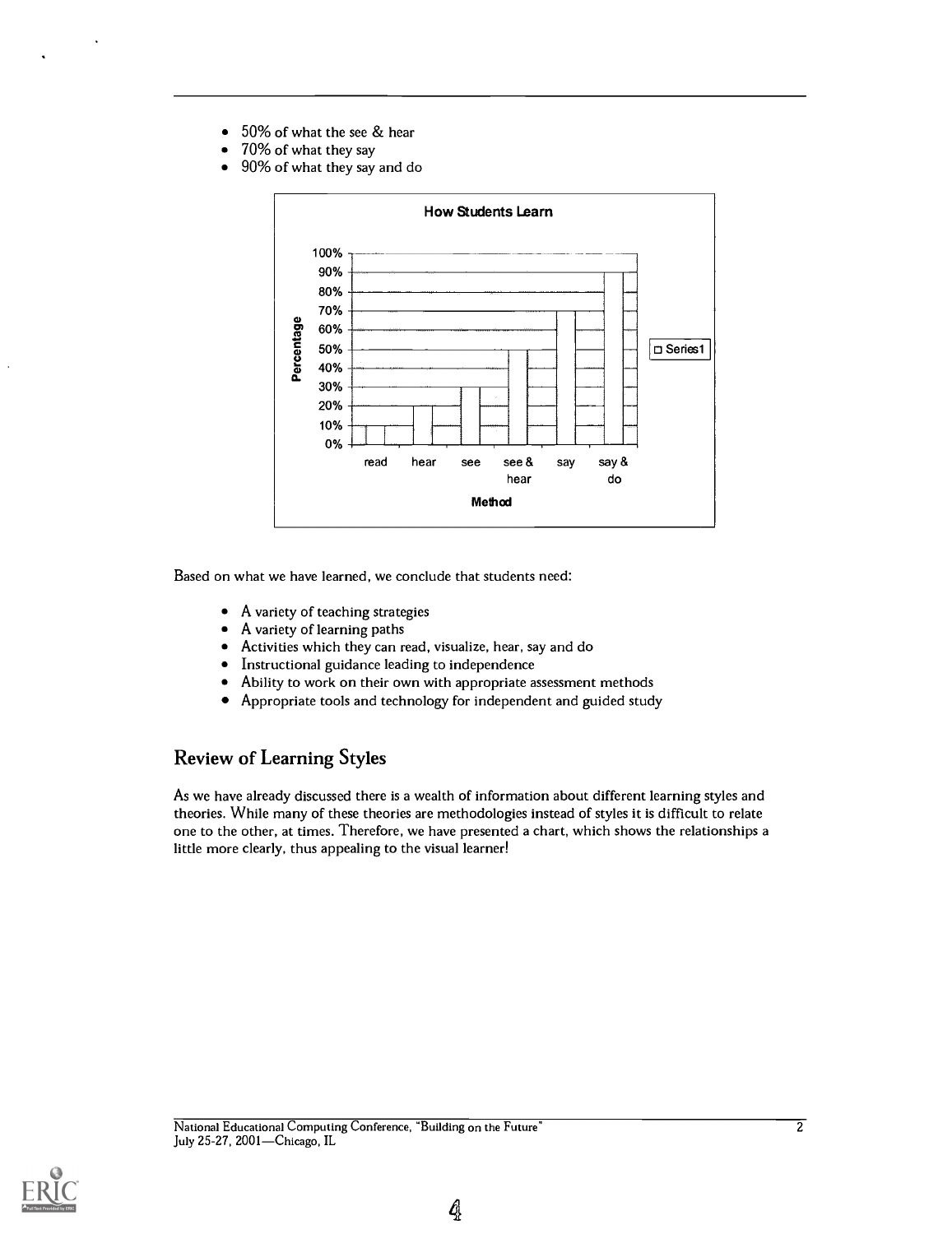|                                                                                                     | Instruction                                                                                                                                                                                                                                                                     | <b>Testing</b>                                                                                       | <b>Assignments</b>                                                                                                                              | Reference                                                                    | Communication                                                              |  |
|-----------------------------------------------------------------------------------------------------|---------------------------------------------------------------------------------------------------------------------------------------------------------------------------------------------------------------------------------------------------------------------------------|------------------------------------------------------------------------------------------------------|-------------------------------------------------------------------------------------------------------------------------------------------------|------------------------------------------------------------------------------|----------------------------------------------------------------------------|--|
|                                                                                                     |                                                                                                                                                                                                                                                                                 |                                                                                                      |                                                                                                                                                 |                                                                              |                                                                            |  |
| Visual                                                                                              | use of a video<br>dip, diagram,<br>image or map                                                                                                                                                                                                                                 | identification on<br>maps,<br>diagrams,<br>required<br>drawings or<br>sketches, read<br>and response | mind mapping of<br>concepts<br>(webbing)<br>diagramming,<br>construction of<br>PowerPant<br>Presentations,<br>readings                          | reference maps,<br>diagrams,<br>pictures.<br>articles                        | use of electronic white<br>board, electronic<br>conferencing, chat         |  |
| Auditory<br>lecture audio<br>dips                                                                   |                                                                                                                                                                                                                                                                                 | sound<br>identification or<br>verbally<br>administered<br>test                                       | projects with<br>audio<br>components,<br>interviews,<br>seminars, giving<br>of reports and<br>speeches.<br>power point w/<br>audio<br>component | video or audio<br>cips fom a<br>media collection                             | phone, audio<br>conferencing<br>synchronous<br>conferencing, group<br>work |  |
| Tactile                                                                                             | performance of<br>advance<br>organizer, in<br>a task, multiple<br>dass exercises,<br>choice tutorial<br>building,<br>presentations,<br>reports/papers,<br>asking for<br>volunteer<br>portiblio of<br>demos<br>participation in<br>project work<br>class demos or<br>simulations |                                                                                                      | self assessment<br>quizzes, model                                                                                                               | virtual field trps                                                           |                                                                            |  |
| <b>Active</b>                                                                                       | dass<br>participation                                                                                                                                                                                                                                                           | projects, reports                                                                                    | model building                                                                                                                                  | virtual field trips                                                          | meetings                                                                   |  |
| Passive                                                                                             | dasstme for<br>reflection or<br>critical thinking                                                                                                                                                                                                                               | problem solving,<br>essays                                                                           | problem sets.<br>journaling                                                                                                                     | observation,<br>reading                                                      | webcast                                                                    |  |
| Sequential                                                                                          | outines, ists,<br>examples                                                                                                                                                                                                                                                      | creation or<br>reenactment of<br>steps,<br>processes                                                 | creation of<br>steps,<br>processes                                                                                                              | reference<br>materials of a<br>proœdural<br>nature,<br>scholarly<br>journals | small discussion<br>groups                                                 |  |
| discussion of<br>Global<br>essay<br>questions,<br>concepts,<br>paradigms,<br>portiblios<br>theories |                                                                                                                                                                                                                                                                                 | journaling,<br>discussion,<br>relationship<br>construction,<br>mapping                               | broad based<br>reference<br>materials, news<br>paper articles,<br>magazines and<br>books                                                        | large discussion<br>groups                                                   |                                                                            |  |

 $\bar{\phantom{a}}$ 

 $\ddot{\phantom{0}}$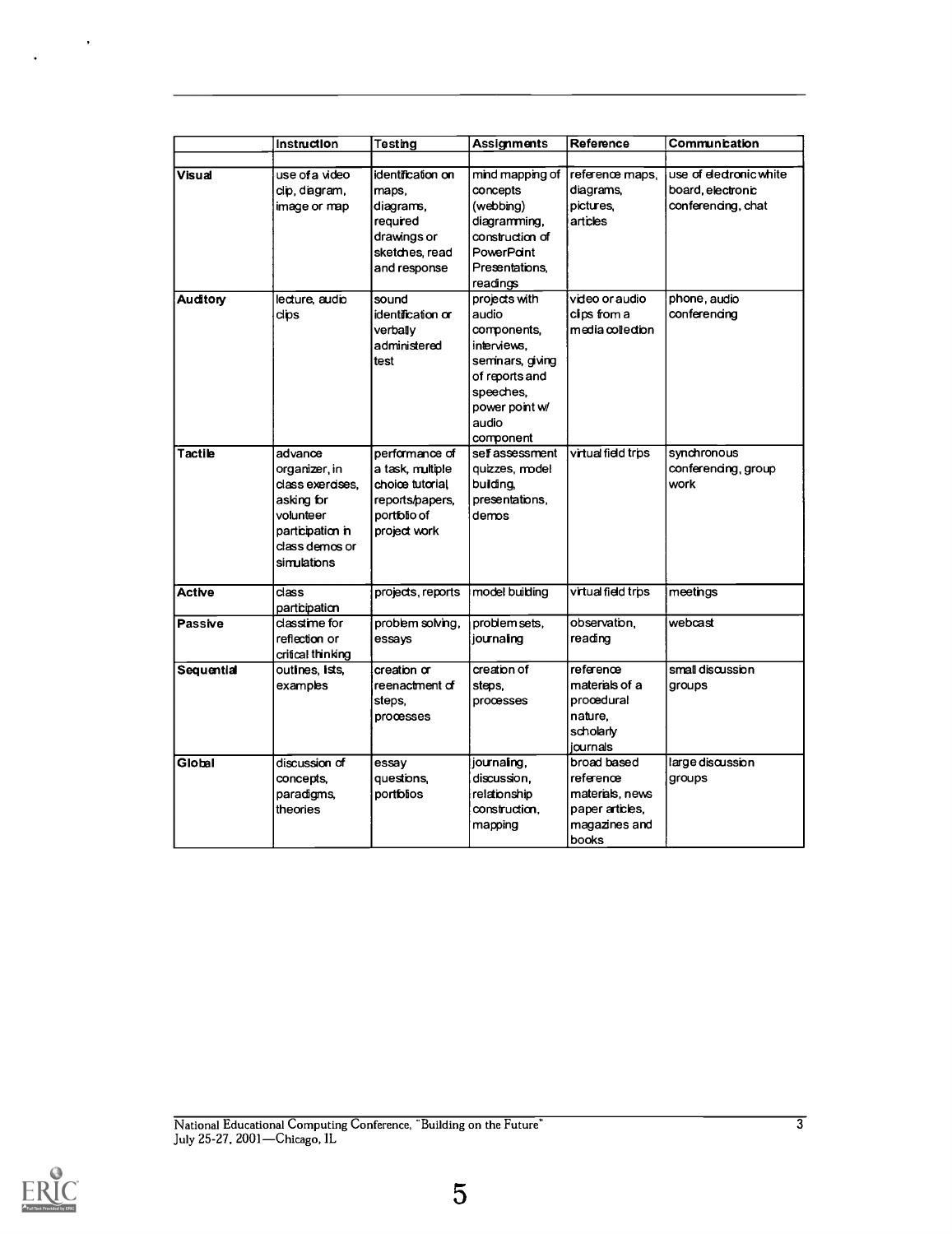| Sensary          | images,          | tests that ask     | creations of     | virtual field trips | any conferencing tool  |
|------------------|------------------|--------------------|------------------|---------------------|------------------------|
|                  | sounds, video,   | for details, tests | demos, mages,    |                     |                        |
|                  | demos.           | with               | case studies     |                     |                        |
|                  | simulations      | accompanying       |                  |                     |                        |
|                  |                  | images, audio      |                  |                     |                        |
| Intuitive        | case studies.    | essays that ask    | problem solving, | readings from       | any type of group work |
|                  | hypothesis,      | for autcome        | resolution       | various view        |                        |
|                  | setting and      | projections        | development      | points, compare     |                        |
|                  | prediction       |                    |                  | and contrast        |                        |
|                  |                  |                    |                  | assignments         |                        |
| Inductive        | facts, formulas, | problem sets.      | problem sets,    | sample              | any type of group work |
|                  | demos and        | objective          | memorization,    | problems,           |                        |
|                  | observations,    | answers,           | terminologies    | reference           |                        |
|                  | presentation of  | multiple choice    |                  | sheets for          |                        |
|                  | background       |                    |                  | formulas            |                        |
|                  | information      |                    |                  |                     |                        |
| <b>Deductive</b> | applications,    | problem solving    | model building,  | case studies        | group projects or      |
|                  | link of the      | applications,      | simulations      |                     | conferencing           |
|                  | familiar to the  | scenarios          |                  |                     |                        |
|                  | unfamliar,       | essays             |                  |                     |                        |
|                  | examples,        |                    |                  |                     |                        |
|                  | advance          |                    |                  |                     |                        |
|                  | organizers       |                    |                  |                     |                        |

Another part of employing learning strategies and theories is to incorporate Bloom's Taxonomy. Following the 1948 Convention of the American Psychological Association, Benjamin Bloom took the lead in formulating a classification of "the goals of the educational process". Three "domains" of educational activities were identified. The first of these, named the *Cognitive Domain*, involves knowledge and the development of intellectual attitudes and skills. The other domains are the Affective Domain and the Psychomotor Domain, which we are not concerned with.

Bloom and his co-workers eventually established a hierarchy of educational objectives, which is generally referred to as Bloom's Taxonomy. This taxonomy attempts to divide cognitive objectives into subdivisions ranging from the simplest behavior to the most complex. It is important to realize that the divisions outlined are not absolutes and that other systems or hierarchies have been devised. However, Bloom's taxonomy is the easiest to understand and is widely applied.

When writing curriculum for the online classroom, or even teaching in a traditional environment, it is as important as knowing how a teacher teaches, as well as how a student learns. Only by balancing the two of them can educational goals be realized.

There are several good examples of learning style inventories on the Internet that focus on a variety of learning styles. They are:

- 1. http://www.uncwil.edu/sasp/online\_tutor/learnst.html (Tactile/Kinesthetic, Visual, Auditory)
- 2. http://www.edu.psc-cfp.gc.ca/tdc/continu/english/invento.htm (Enthusiastic, imaginative, practical or logical)
- 3. http://diogenes.baylor.edu/Library/LIRT/inventory.html (Visual, Auditory, Tactile)
- 4. http://alaike.lcc.hawaii.edu/lrc/lstest.html (Visual, Auditory, Kinesthetic)
- 5. http://www.active-learning-site.com/inventoryl.html Vart Inventory (Visual, Aural, Read, Kinesthetic)

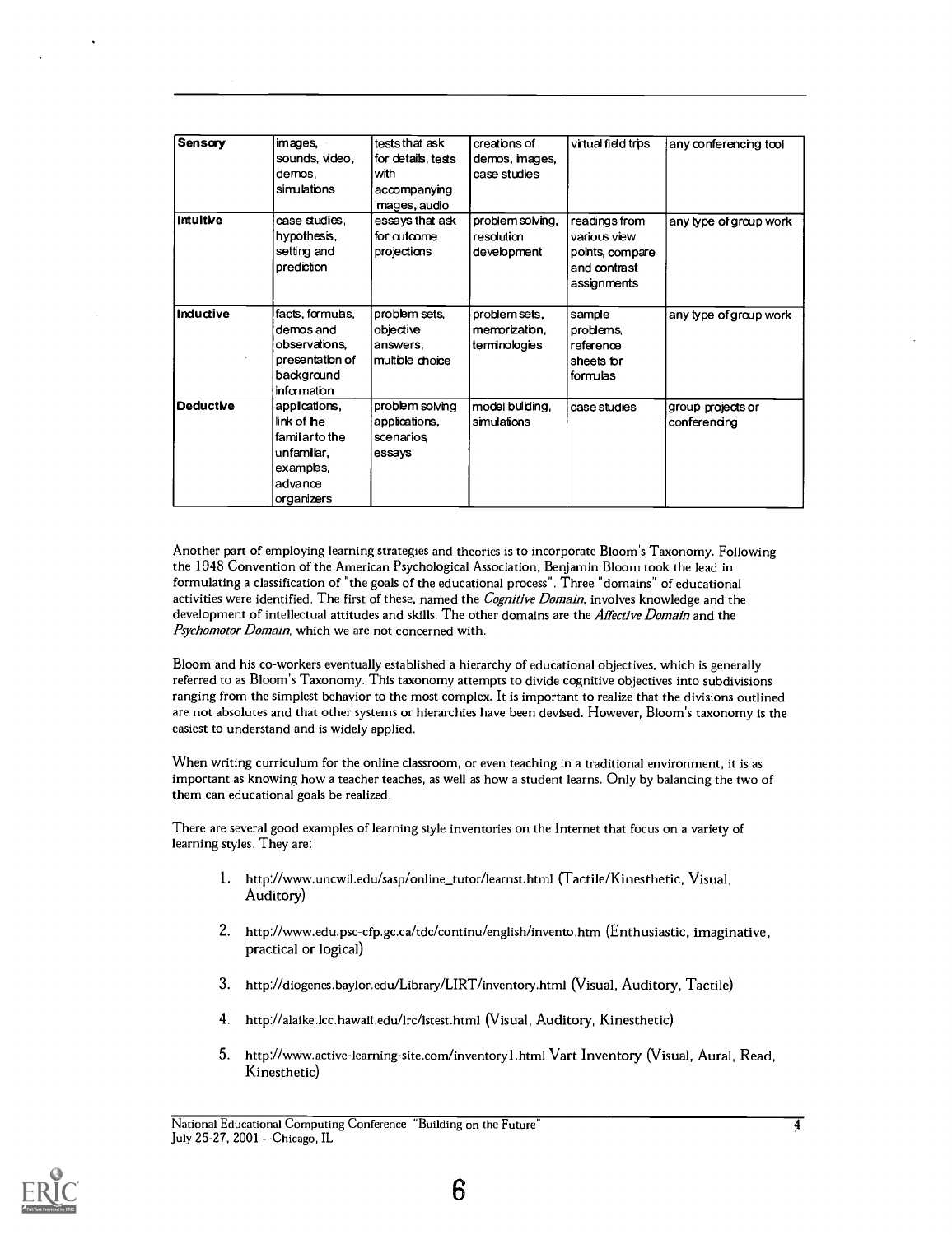6. http://www.mxctc.commnet.edu/c1c/survey.htm (Visual, Auditory, Kinesthetic/Tactile

### Accepted Online Curriculum Design

#### Course Format

Until recently online education has been a hodge-podge of techniques in presenting curriculum content and creating an interactive environment. Most of this has been because instructors are attempted to use traditional methods of teaching in the classroom to teach on the Internet. The web based educational environment does well in presenting material in a visual manner. However, as we know, not all learners are visual learners. In order to apply Kolb's learning cycle concept, different methodologies need to be integrated into the learning environment.

Current online curriculum design includes:

- Syllabus
- Course Outline
- Readings or Lectures
- Classroom or Threaded Discussion  $\bullet$
- $\bullet$ Quizzes/Tests/Assessments
- $\bullet$ Feedback and Interaction between student and instructor/facilitator through email

While these elements typically represent a traditional classroom and should certainly be included, courses also need to develop learning activities which address different learning styles and to incorporate teaching and learning strategies into 'each' element so that all learning styles are addressed.

Most of the online curriculum today is presented by universities and colleges who are moving into the online environment. Few K-12 schools, although making use of the many resources on the Internet, actually deliver full-content lessons or courses-via the Internet-to distance learning students.

Because traditional online learning is geared towards the adult learner, it can be assumed that students are aiming for a specific goal (a degree, certificate or grade) and thus adapt their own learning styles to the material delivered. Focus on different learning styles is largely ignored in an attempt to address the largest number of students in order to get a generally acceptable results (a degree, certificate or acceptable grade).

The goal of K-12 education, on the other hand, should be not only to teach basic concepts and material, but also to teach students to maximize their learning style, improve upon other learning styles and develop into a life-long learner who can make the best use of material presented at a later stage in life. In order to do this, K-12 educators have tried for years to incorporate teaching strategies and learning styles in coursework and activities through the use of manipulatives, handouts, visualization aids, videos, films, field trips, etc. When reaching the post-secondary level, many of these teaching concepts go by the wayside in order to accommodate delivering large amount of contents to large amounts of students.

The goal becomes: taking traditional learning style teaching methods employed in the traditional K-12 classroom and applying it to online learning which can then be individualized, not only for the K-12 student, but for adult learners as well.

#### Four Elements of Online Learning

There are basically four elements of online learning. They are:

- 1. Instructor/teacher
- 2. Student

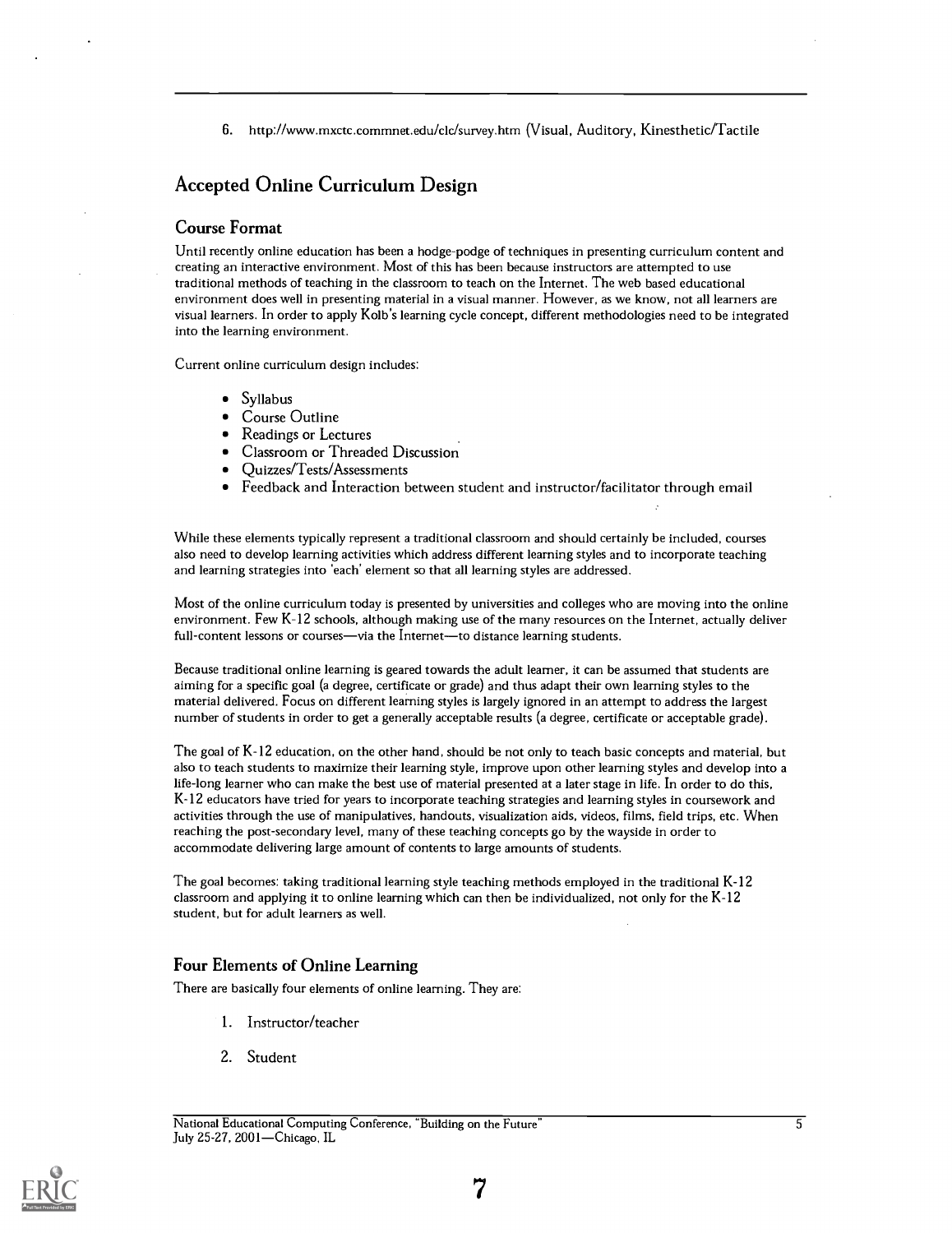- 3. Curriculum
- 4. Infrastructure or Technology

As mentioned before it is important to know not only how the teacher is used to teaching (so that teaching strategies can be employed and methodologies adapted), student learning styles identified so that they may be addressed, and curriculum formatted in an appropriate delivery style to address all learning and teaching styles, but the infrastructure or technology must support the delivery of the content.

#### Characteristics of Technology

Technology, typically, is able to do the following:

- 1. control the mode of delivery and presentation rate.
- 2. control the order of presentation, pace of instruction and selection of learning activities.
- 3. monitor learning performance, store responses, and conduct assessments.
- 4. provide simulations that supply learning experiences in a variety of low-cost and riskfree topics.
- 5. formulate collaborative learning groups by linking the learner to the instructor and to other students for technical and curricular support.
- 6. allow access to learning resources and assessment materials via the Internet.

There are currently 10 standard functions of technology in distance education. This is not to say that this is the way that technology 'should' be used, only that this is the way is which it is 'traditionally' employed. Technology is traditionally employed as:

- 1. the notice board.
- 2. the public tutorial.
- 3. the individual project.
- 4. free flow discussion.
- 5. the structured seminar.
- 6. peer counseling.
- 7. a collective database.
- 8. group products or projects.
- 9. community decision-making.
- 10. inter-community network.

While these functions allow all the elements of the course content to be delivered (syllabus through assessment), the method of delivery and amount of interactivity determines how much of the content and delivery is actually learned and comprehended. Without applying learning styles to the methods in which



 $\overline{6}$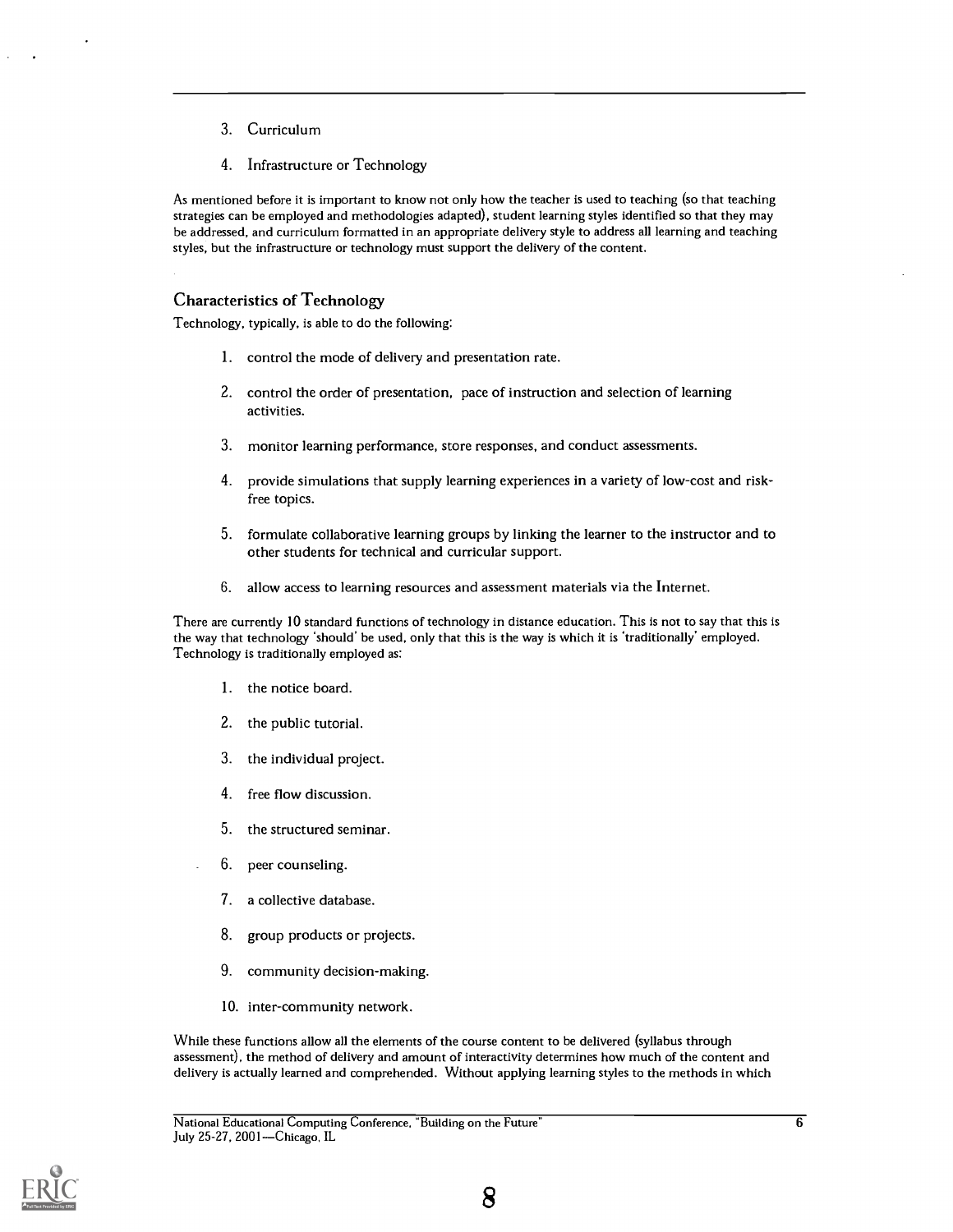these technology functions are carried out, technology is not being used to its fullest extend and learners are not receiving the full benefit of online education.

#### Strengths and Weaknesses of Online Learning

Due to the way in which traditional content has been applied and delivered via the Internet, certain advantages and disadvantages of online learning have become apparent. Advantages include:

- Learning can take place anywhere
- Learning can take place anytime and at any pace.
- There is a synergy between the learner, instructor and environment.
- High quality dialogue can be maintained because it is not restricted by a traditional classroom or time models.
- The environment can be student centered, in that instructors can focus on an individuals learning styles and issues with greater ease.
- There is great access to a larger variety of quality resources.
- There is a level playing field for all learners, regardless of visual or physical handicap, location or learning schedule.
- Teachers can use creative teaching methods in delivering material.

The disadvantages include:

- Equity and accessibility to technology in that not all students can afford top-of-the-line computers with multi-media accessibility.
- Computer literacy—students have different degrees of familiarity with the computer, Internet and software programs. This can adversely impact their ability to participate to the fullest.
- Limitations of technology—there are some things a computer simply cannot do such as real-life simulations, chemical laboratory experiments, and medical dissections. Visualizations are useful, but not as good as actually 'being there.'
- Lack of essential online qualities—without the necessary direction, teaching strategies and integration of student learning strategies, learning styles cannot be fully utilized and learning is limited.
- $\bullet$  Levels of synergy—face-to-face or voice-to-voice contact is still useful to establish synergy, trust and mentor effectiveness.
- Some courses (activity, hands-on subjects) can't be taught online-some topics such as music, physical fitness and art are very difficult to teach online.

#### Learning Activities Which Different Learners Respond Well and Poorly To:

In order to fully take advantage of online learning, an instructor needs to understand what types of activities learners respond to so that they can apply the same techniques in their course delivery. Some of these which they respond well to and poorly are:

#### Respond well:

- Activists—respond well to new problems, being thrown in at the deep end, and team work.
- Theorists—interesting concepts, structured situations, and opportunities to question and probe.
- Pragmatists—relevance to real problems, immediate chance to try things out, and experts they can emulate.
- Reflectors-thinking things through, painstaking research, detached observation

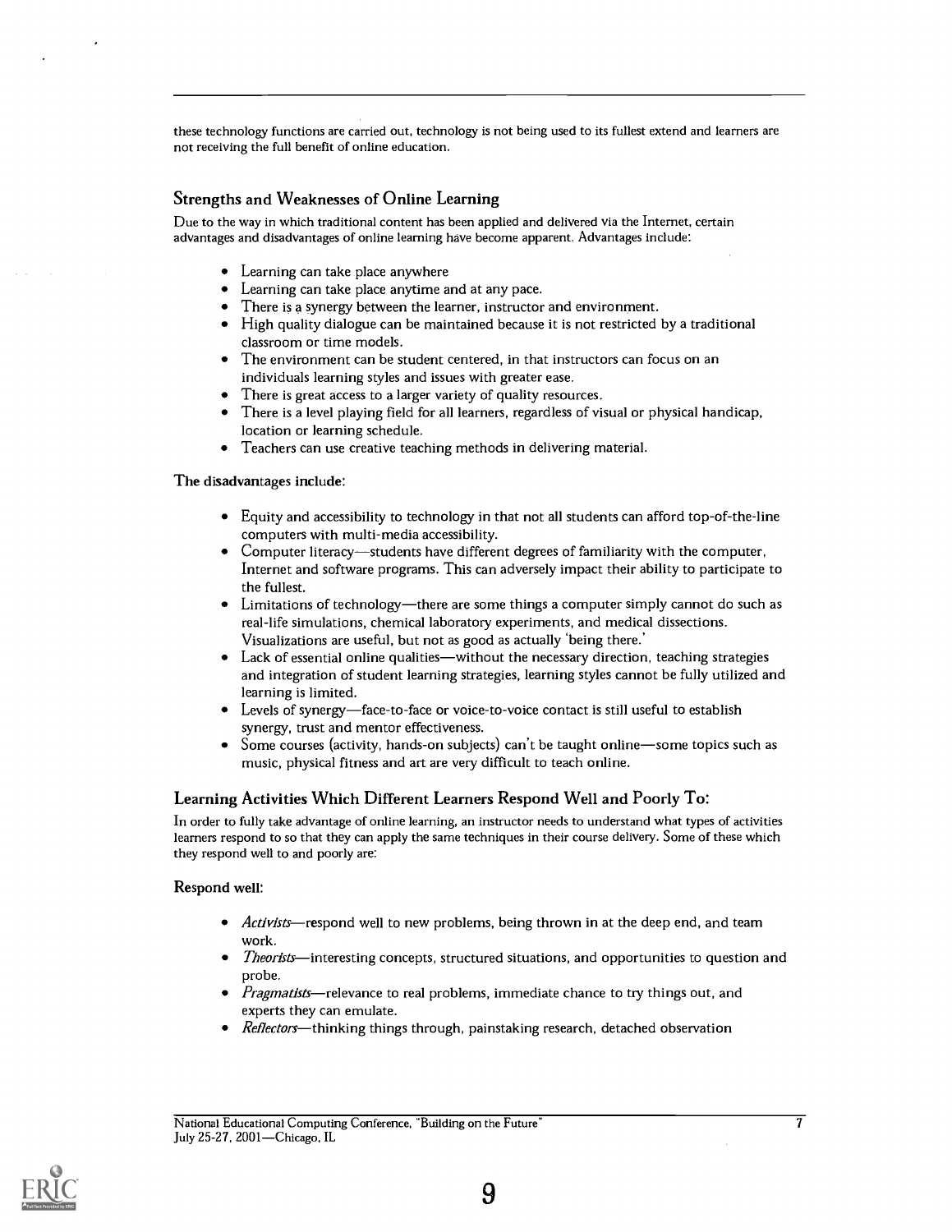#### Respond poorly to:

- *Activists* respond poorly to passive learning, solitary work, theory, and precise instructions. They would rather take an active part in learning.
- Theorists—the lack of apparent context or purpose, ambiguity and uncertainty, doubts about validity creates a lack of basis for learning.
- Pragmatists—Abstract theory, lack of practice or clear guidelines, no obvious benefit from learning do not allow pragmatists to apply learning to real-life situations.
- $\bullet$  Reflectors Being forced into the limelight, acting without planning, time pressures creates a tense learning environment.

#### Adapting Curriculum to Learning Styles

#### Different Approaches to Distance Learning (Online Education)

Up to recently, there have been two basic approaches to online learning. They are:

- 1. taking structured, pre-programmed learning materials and creating a "black box" approach where the black box is substitute for the teacher and `teaches' the student.
- 2. using the computer's communications functions and creating a "networks" approach which views the computer as a channel of communication between learners and teachers. Teachers teach students and the computers facilitate communications between teachers and students.

While both of these methods may be useful in different circumstances, unless they integrate different approaches to address -different learning styles and create a learning cycle, they are still basically ineffective.

#### Constructivist Learning Environment

Lately, the most widely talked about theory has been the Constructivist theory that advocates that the learning process should:

- 1. provide experience with the knowledge construction process (provide students with the knowledge construction process).
- 2. provide experience in and appreciation for multiple perspectives (multiple ways to think about and solve problems).
- 3. embed learning in realistic and relevant context (maintain the authentic context of the learning task).
- 4. encourage ownership and voice in the learning process (student center learning).
- 5. embed learning in social experience.
- 6. encourage the use of multiple modes of representation (Use multiple of presentation).
- 7. encourage self-awareness of the knowledge construction process. (Encourage metacognitive and activities)

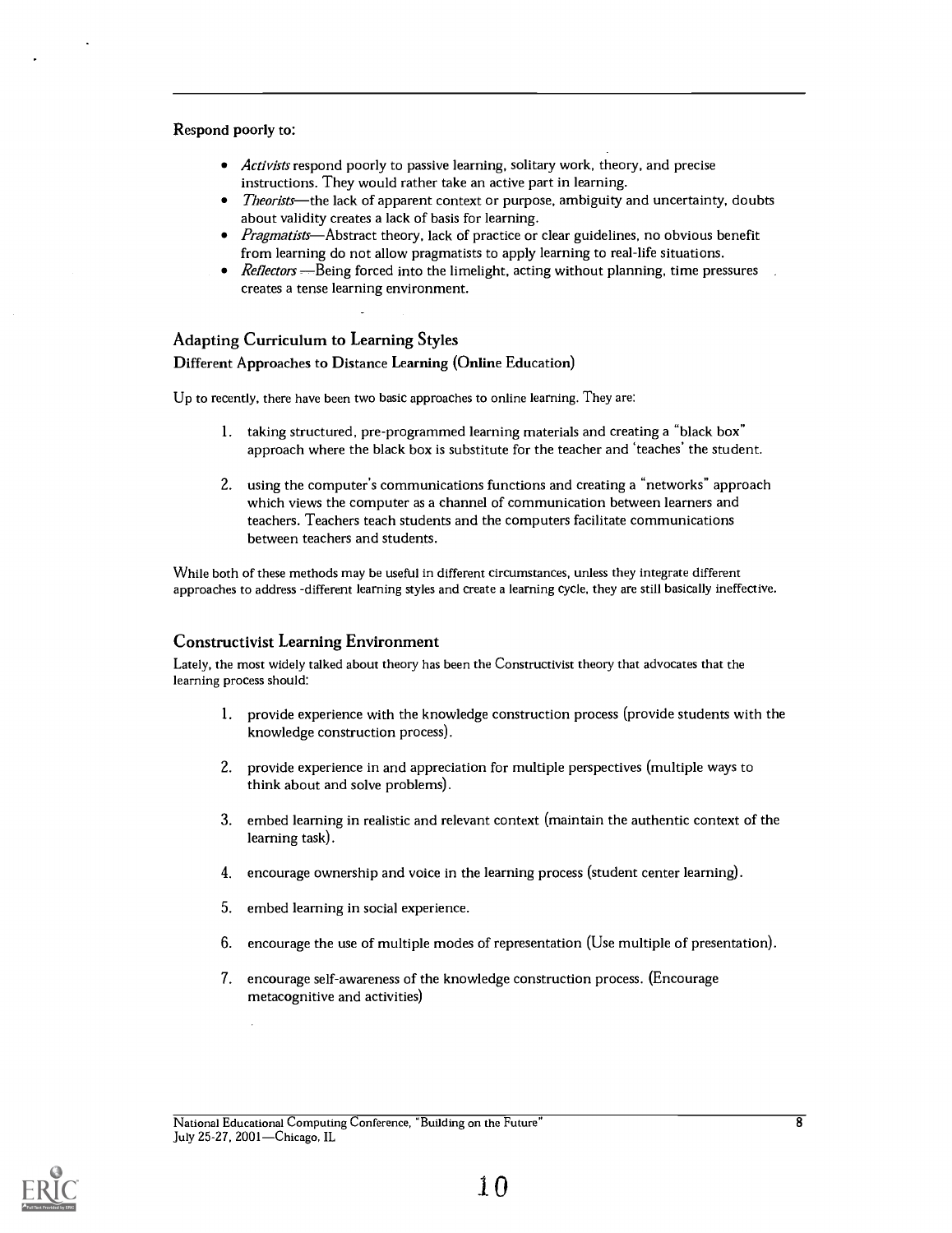#### Applying the Constructivist Model to the Online Classroom

While the constructivist theory might be an excellent way of looking the needs of the learning process, it does 'not' imply a way to translate those goals into the classroom, and especially into the virtual classroom. That is what we will attempt to do, as well as integrate Kolb's Experiential Learning Model to the online classroom.

#### The Constructivist Model has four basic principles:

- 1. Learning is an active and engaged process. Learners should be actively involved in activities that are authentic to the environment in which they would be used.
- 2. Learning is a process of constructing knowledge.
- 3. Learners function at a metacognitive level, focusing on thinking skills rather than working on the "right answer." Students should generate their own strategies for defining problems and working out solutions. Students gain wisdom through reflection.
- 4. Learning involves "social negotiation." Students should be able to challenge their thoughts, beliefs, perceptions and existing knowledge by collaboration with others and assisting their cognitive development process.

There are also some basic assumptions of design in the constructivist model, although theorists have not told us how to apply these to the classroom. They are:

- 1. All knowledge is constructed and all learning is a process of construction.
- 2. Many worldviews can be constructed; hence there will be multiple perceptions.
- 3. Knowledge is context dependent, so learning should occur in contexts to which it is relevant.
- 4. Learning is mediated (and delivered) by tools and signs.
- 5. Learning is an inherently social-dialogical activity.
- 6. Learners are distributed, multi-dimensional participants in a socio-cultural process.
- 7. Knowing 'how' we know is the ultimate human accomplishment.

The first step to applying the constructivist model to the online classroom is to construct the environment. You can do this by:

- 1. Take basic information derived from a learning needs assessment and convert it into:
	- **·** learning outcomes.
	- information included in the materials.
	- how material is structured.
	- what the target audience understands about the material.
	- how the material might be structured for the target audience.  $\bullet$
- 2. Review the basic description and link the elements to an appropriate instruction or presentation strategy. I:
	- Identify metaphors.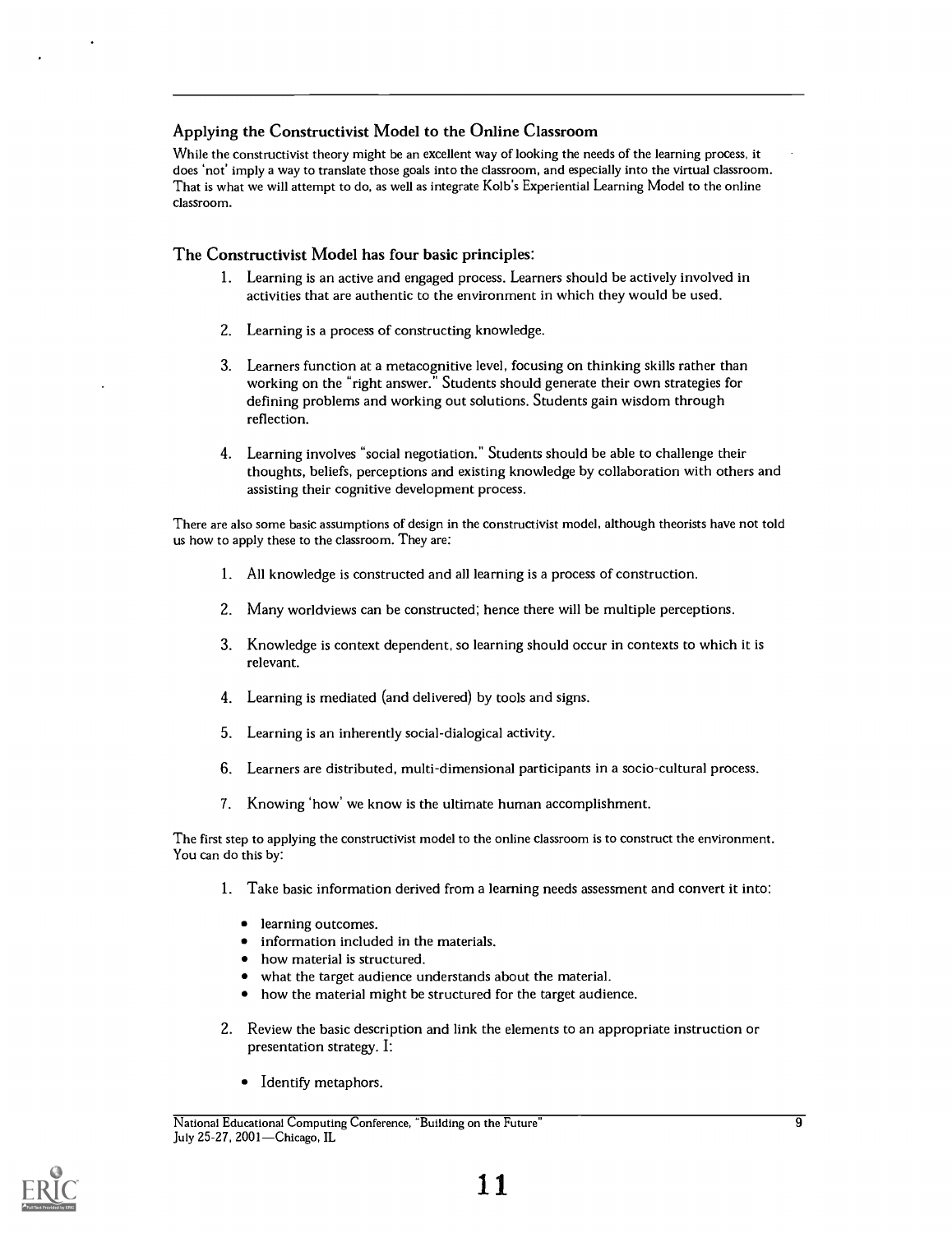- The outcome would be a formal description such as a design brief to enable the reader to understand the underlying knowledge structures and the way it is proposed to link them conceptually and intuitively.
- 3. Review material again with the goal of linking the design ideas into a potential interaction structure.
	- Create an interactive mock-up of interactive materials using an authoring tool.

#### Applying Kolb's Experiential Learning Model to the online classroom:

- 1. Four processes must be present for learning to occur:
	- $\bullet$  Concrete experience—laboratories, field work, observations, trigger films,
	- Reflective observation—logs, journals, brainstorming.
	- Abstract conceptualization—lecture, papers analogies.
	- $\bullet$  Active experimentation—simulations, case study, homework.
- 2. Learning is more than just environment:
	- $\bullet$  It includes active participation in the learning process and "perception of the learning event through concrete experience (sensing and feeling) or abstract conceptualization (thinking and analyzing).

#### There are also some things that you need to consider in instructional planning:

- 1. The Learner as a User
	- Consider Learning Styles
	- The range and extent of user interaction  $\bullet$
- 2. Design Constraints
	- Information and Visual Design
	- Access-Navigation
	- Interactivity and Control
	- Motivation  $\bullet$
- 3. Audience analysis—Use appropriate cognitive style instruments to measure and identify the student's cognitive styles
	- $\bullet$  Kolb's inventory—too laden with jargon and hard to answer
	- Myers-Briggs focus on personality rather learning style diminished effectiveness
	- Soloman's 28 questions were easy to answer
- 4. Terminal objectives
	- $\bullet$ Should focus on students' preferred cognitive styles as well as the nonpreferred cognitive styles.
- 5. Instructional preparation
	- Instructor should match cognitive styles and instructional contents, methods and styles.

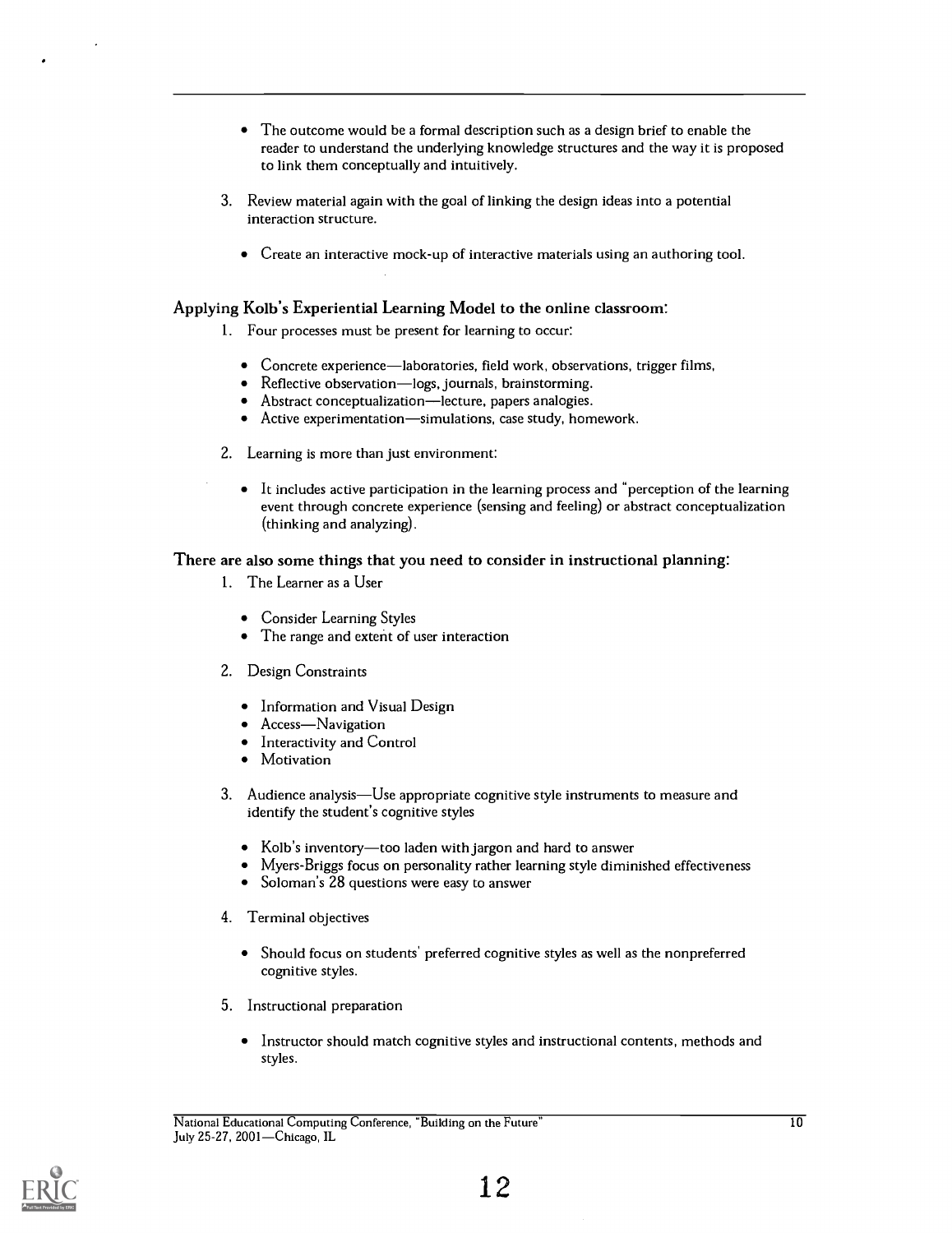#### Things to consider in the construction of the learning environment:

- 6. Online contact
	- Construct a supportive environment and provide timely online contact and assistance to all students
		- $\bullet$ Online peer contact
		- Online contact between teacher and students  $\bullet$
- 7. Diversified Learning Styles
	- Theory based learning to 'assimilators'
	- Application-based learning to 'accommodators'
	- Individualized learning to 'field independent' students
	- Cooperative learning to 'field dependent' students.

#### Things to consider in selection of teaching methods:

- 8. Match the instructional material with cognitive styles
	- Match the type of content with verbal-visual styles
		- Verbal versions of pictorial and diagrammatic material to verbalizers
		- Verbal material to convert to pictorial form and supplied with concrete analogies of abstract ideas to the visualizers
- 9. Matching the teaching styles with cognitive styles
	- $\bullet$  Match the instructional strategy with field dependence-independence style—both cooperative and individualized learning
	- Match the layout of materials with holist-analytic styles—provide holist view and diagrammatic materials such as tables and tree diagrams
	- $\bullet$  Match the conceptual structure with holist-analytic style—identify the parts and structure of the material provide a picture of the whole thing
	- Match the choice of presentation mode with sensory preference-written material to  $\bullet$ verbalizers, pictorial presentation to visualizers and include multiple modes of presentation such as visual, verbal and auditory imagery.
	- Match social preferences with verbal-imagery style—provide lively, outgoing and stimulating presentations to verbalizers and less bothered tasks about a dynamic presentation to imagers.
	- Match teaching aids with hemispheric preference—a combination of various instructional design, teaching techniques, and modes of presentation, such as computer based multimedia presentation, drawings, transparencies, videotapes, lectures and discussions.

#### When Considering Evaluation Administration:

- 1. Assessment-should cover the entire course or lesson
	- Contents of the Assessment
		- Knowledge  $\bullet$
		- Comprehension
		- Application
		- Analysis
		- Synthesis
		- Evaluation

National Educational Computing Conference, Building on the Future 11 July 25-27, 2001-Chicago, IL

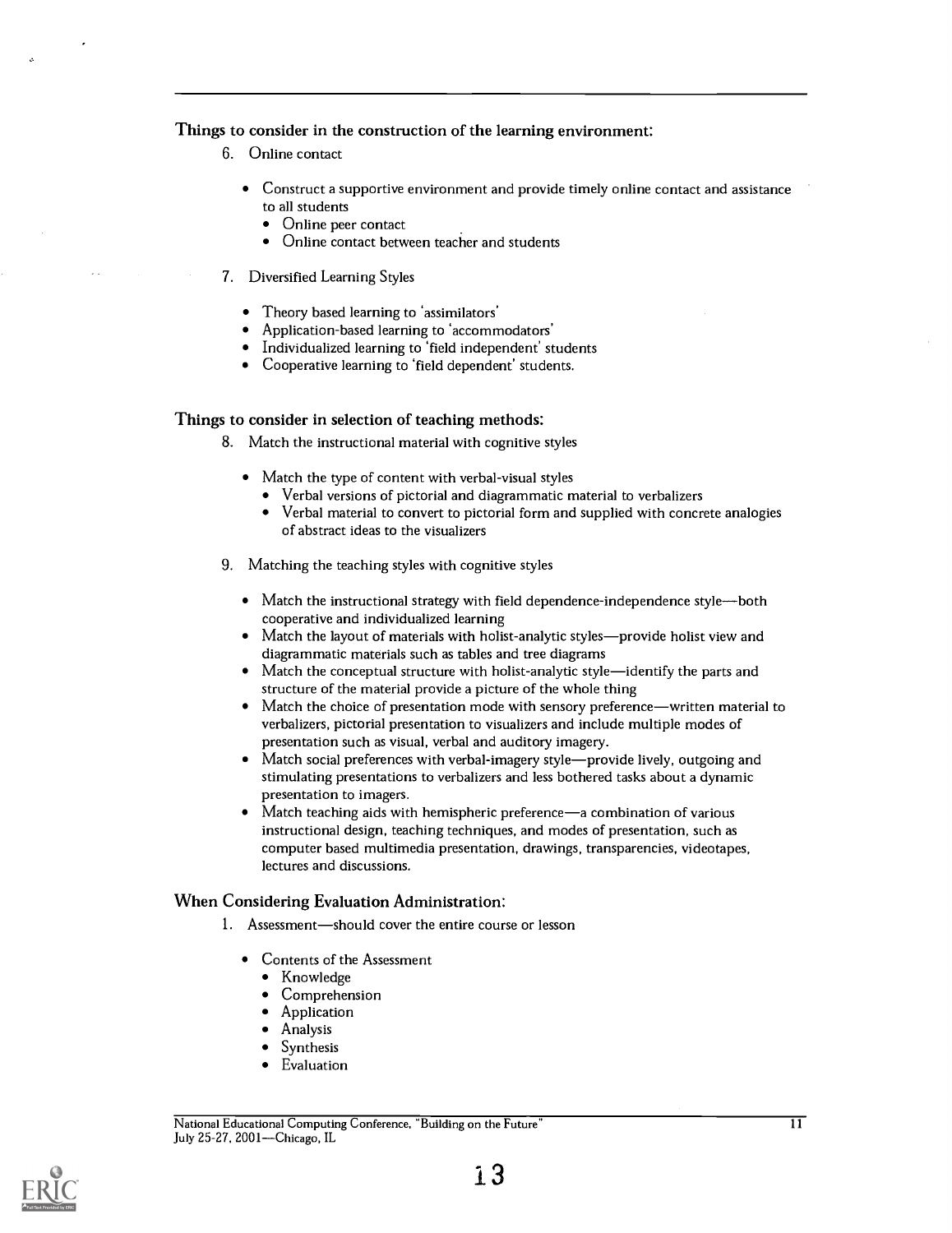- Different Assessment Tools
	- Regular assignments
	- Individual or group projects
	- Online or in-class quizzes
	- Take-home exams
- Content of the Assessment Tools
	- Fill in the blank
	- Multiple-choice questions
	- Identification of terms
	- Variety of short answer and essay questions
	- Writing assignments
- In Addition
	- Teachers should provide appropriate hints or
	- Diagrams, tables, and verbal description for different assessment instruments
- 2. Feedback
	- Timely feedback
	- Primarily positive and encouraging

### The "Ideal" Online Course

In conclusion, if an institution or instructor has incorporated adaptive teaching methodologies and made the best use of the curriculum and technology, an "ideal" online course would include the following:

- 1. Full Content Courses—It should cover the same content that a traditional course would include and should either be text-based, or cover the same content as nationally accepted textbooks such as Prentice Hall, Holt Rinehart and Winston.
- 2. Student Learning Objectives which use Bloom's Taxonomy—Each lesson plan should include student learning objectives which cover the goals and objectives of that particular lesson. They should include Bloom's Taxonomy words at all 6 levels in order to encourage and build upon the learning cycle. They should also include objectives which focus on all the different learning styles; visual, auditory and kinesthetic/tactile.
- 3. Teacher Strategies which address all learning styles—Teacher strategies should be included with each lesson so that teachers have the opportunity and ability to adapt their teaching styles to individual learners without having to resort to continuous reeducation.
- 4. Activities that adapt to different learning styles-Web based interactive activities should be included which address a variety of learning styles. These activities should enhance the lesson content and offer opportunity to further exploration in the content area.
- 5. Assessments that cover full content—Assessments that can be computer graded if possible (short answer and essay are rarely graded unless parsing is included in the technology infrastructure) should be included to cover the entire scope of the lesson. They should also be in a variety of forms (identify and define, true/false, multiple choice, multiple answer, short answer, essay) so that individual learning styles are challenged and so that students are encouraged to build a 'learning cycle.' They should also employ all 6 levels of Bloom's taxonomy so that student's are challenged to think on different levels.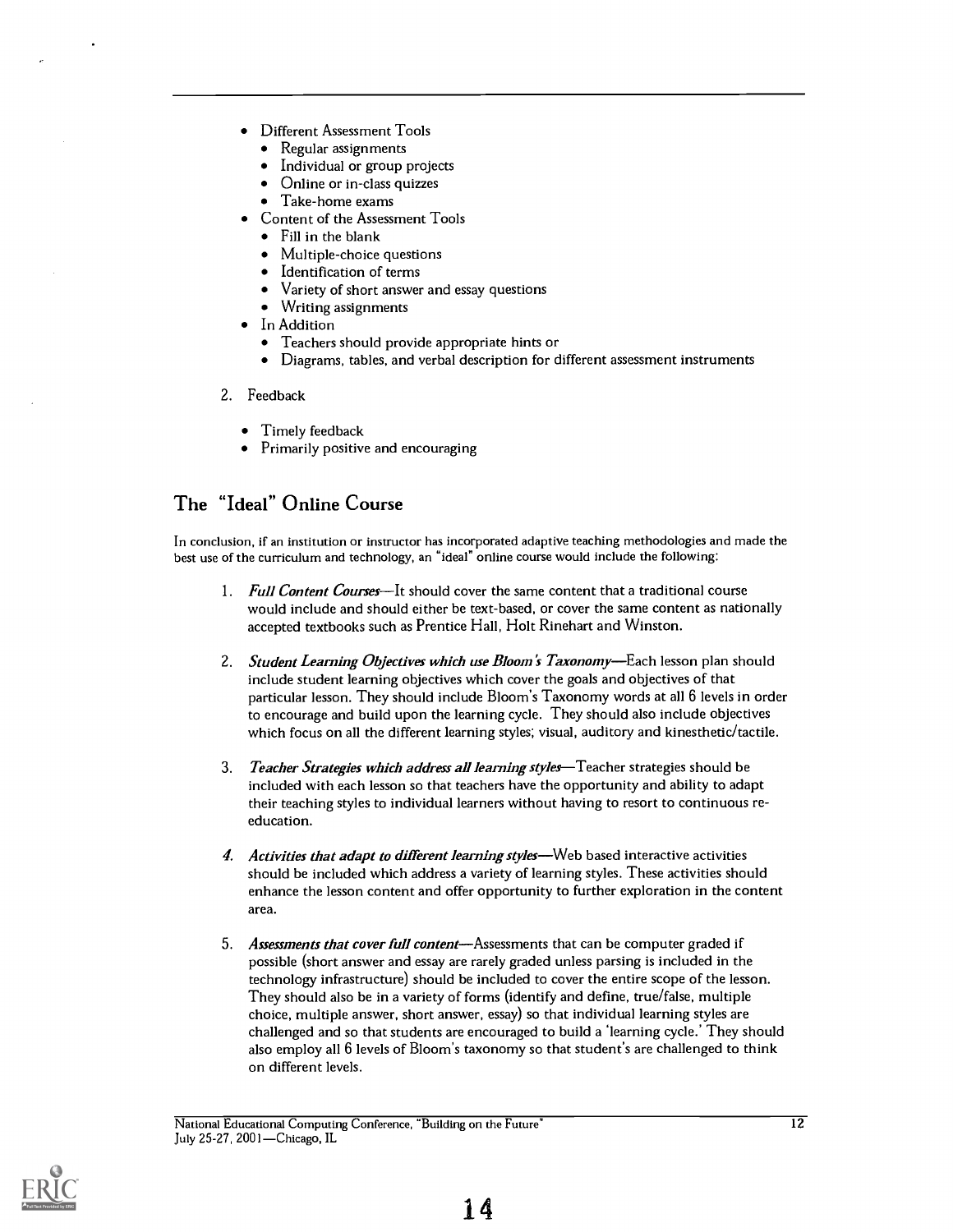- 7. Accreditation by a local or state agency—Online courses should be offered by an accredited institution that has undergone a peer review process.
- 8. Curriculum that can adapt to other state curriculum guidelines—Course curriculum should be adaptable so that it can include additional learning objectives or activities in order to adapt to differing state curriculum guidelines, if necessary.
- 9. Use of technology to its fullest—Courses should use technology to its fullest for both asynchronous and synchronous learning, email, and multi-media presentations.
- 10. Be available online  $24/7$ —Course content should be available at all times online for student review and access. Students and instructors should also have access to curriculum and technical support, within reason.

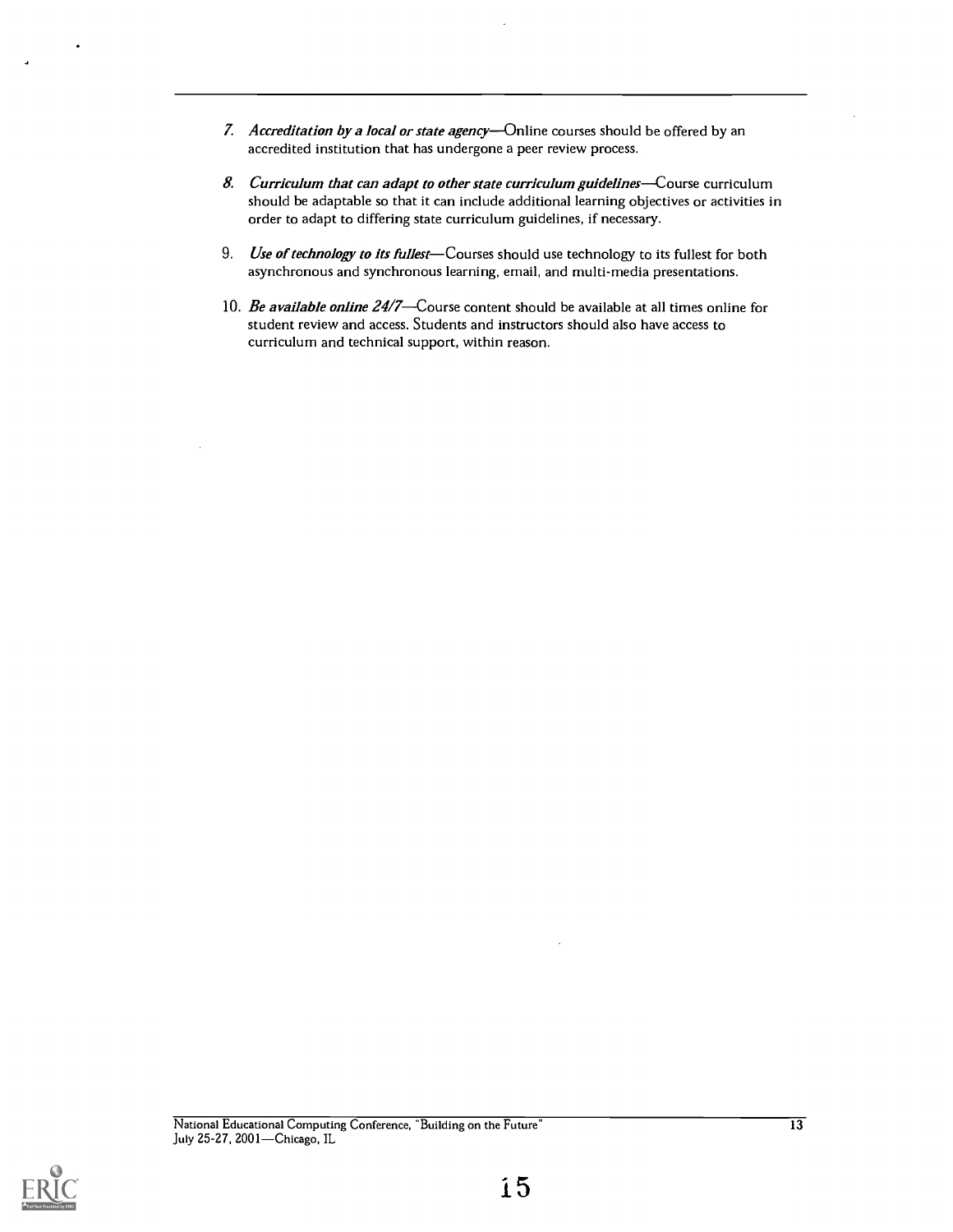## Addendum Research Statistics

(All statistics are the result of a 3-year study done by E-School! International of Iowa City, Iowa involving a total of  $158$  students in a  $9\hbox{-}12^{\text{th}}$  grade, accredited online curriculum. This was done in conjunction with the Belin & Blank Center for Gifted Education, at the University of Iowa and Intelligent Education, Inc. of Atlanta, Georgia. Standardized test results are taken from the Center for Education Statistics, online database.)

|         | Typical distribution of SAT scores<br>for incoming freshman classes |    |  |  |  |
|---------|---------------------------------------------------------------------|----|--|--|--|
| 700-800 | 6                                                                   |    |  |  |  |
| 600-699 | 29                                                                  | 34 |  |  |  |
| 500-599 | 47                                                                  | 40 |  |  |  |
| 400-499 | 18                                                                  | 24 |  |  |  |
| 300-399 |                                                                     |    |  |  |  |
| 200-299 |                                                                     |    |  |  |  |

| <b>Distribution of ACT Scores</b> |    |    |    |  |
|-----------------------------------|----|----|----|--|
| 30-36                             |    | 10 | 12 |  |
| 24-29                             | 48 | 44 | 41 |  |
| $28 - 23$                         | 44 | 40 | 39 |  |
| $12 - 17$                         |    | 6  | 8  |  |
| $6 - 11$                          | 0  |    |    |  |
| $0 - 10$                          |    |    |    |  |

| SAT-Verbal                    |     |     |     |  |  |
|-------------------------------|-----|-----|-----|--|--|
| 1996-97<br>1997-98<br>1986-87 |     |     |     |  |  |
| All students                  | 507 | 505 | 505 |  |  |
| <b>Online Students</b>        |     |     | 538 |  |  |
| Homeschoolers                 | 510 | 512 | 515 |  |  |
| White                         | 524 | 526 | 526 |  |  |
| <b>Black</b>                  | 428 | 434 | 434 |  |  |
| Hispanic or Latino            | 464 | 466 | 461 |  |  |
| Mexican American              | 457 | 451 | 453 |  |  |
| Puerto Rican                  | 436 | 454 | 452 |  |  |
| Asian American                | 479 | 496 | 498 |  |  |
| American Indian               | 471 | 478 | 480 |  |  |
| Other                         | 480 | 512 | 511 |  |  |



 $\ddot{\phantom{0}}$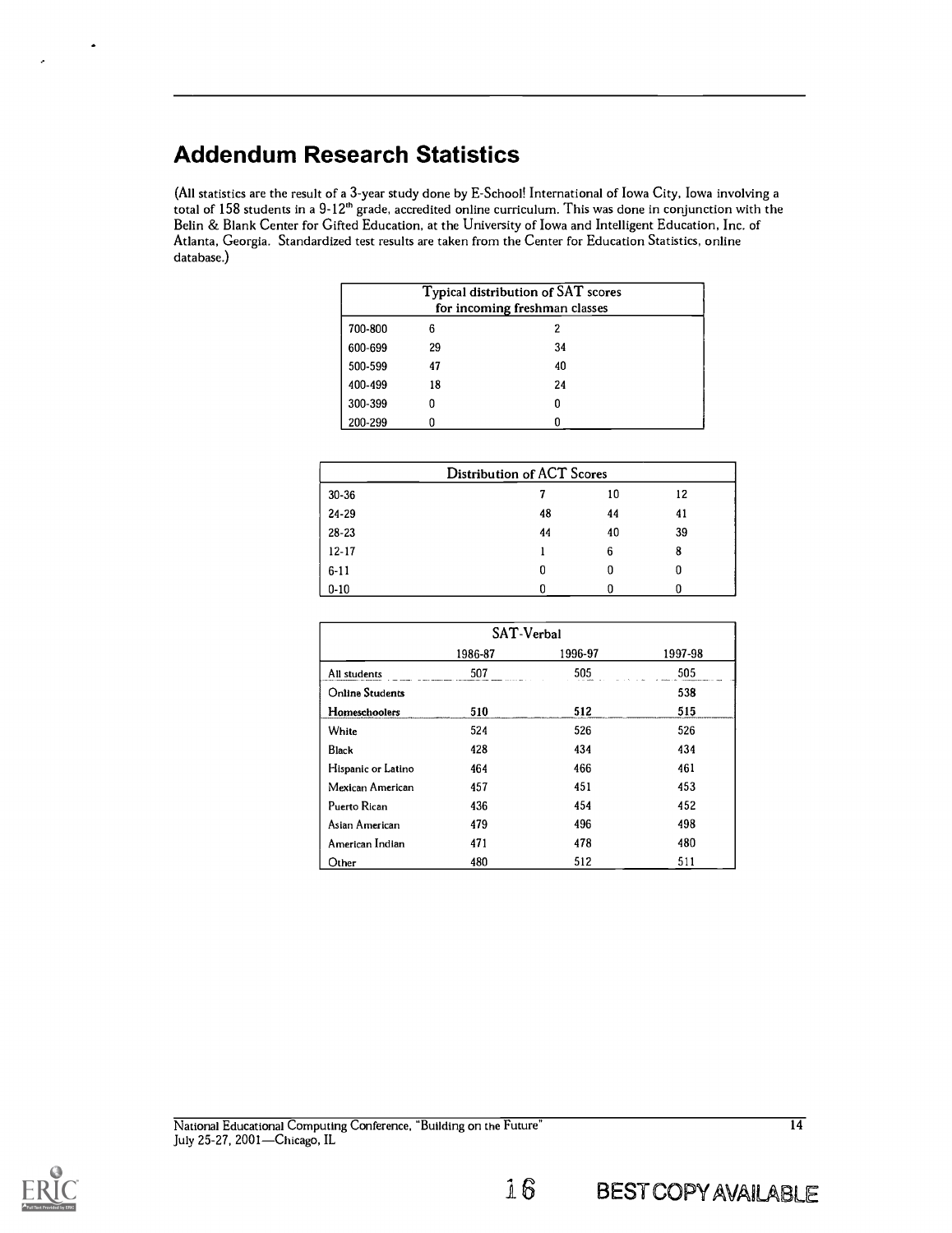| <b>SAT-Mathematical</b> |         |         |         |  |  |
|-------------------------|---------|---------|---------|--|--|
|                         | 1986-87 | 1996-97 | 1997-98 |  |  |
| All students            | 501     | 511     | 512     |  |  |
| <b>Online Students</b>  |         |         | 538     |  |  |
| Homeschoolers           | 522     | 530     | 535     |  |  |
| White                   | 514     | 526     | 528     |  |  |
| <b>Black</b>            | 411     | 423     | 426     |  |  |
| Hispanic or Latino      | 462     | 468     | 466     |  |  |
| Mexican American        | 455     | 458     | 460     |  |  |
| Puerto Rican            | 432     | 447     | 447     |  |  |
| Asian American          | 541     | 560     | 562     |  |  |
| American Indian         | 463     | 475     | 483     |  |  |
| Other                   | 482     | 514     | 514     |  |  |

| Average mathematics and science achievement<br>scores of high school seniors |         |                    |        |         |         |        |  |
|------------------------------------------------------------------------------|---------|--------------------|--------|---------|---------|--------|--|
|                                                                              |         | <b>Mathematics</b> |        |         | Science |        |  |
|                                                                              | Overall | Male               | Female | Overall | Male    | Female |  |
| International average                                                        | 500     | 518                | 485    | 500     | 521     | 482    |  |
| <b>Online Students</b>                                                       | 565     | 588                | 545    | 560     | 562     | 558    |  |
| Homeschoolers                                                                | 560     | 590                | 540    | 555     | 579     | 530    |  |
| Netherlands                                                                  | 560     | 585                | 533    | 558     | 582     | 532    |  |
| Sweden                                                                       | 562     | 573                | 531    | 559     | 585     | 534    |  |
| Denmark                                                                      | 547     | 575                | 523    | 509     | 532     | 490    |  |
| Switzerland                                                                  | 540     | 555                | 522    | 523     | 540     | 500    |  |
| Iceland                                                                      | 534     | 558                | 514    | 549     | 572     | 531    |  |
| Norway                                                                       | 528     | 555                | 501    | 544     | 574     | 513    |  |
| France                                                                       | 523     | 544                | 506    | 487     | 508     | 468    |  |
| Australia                                                                    | 522     | 540                | 510    | 527     | 547     | 413    |  |
| New Zealand                                                                  | 522     | 536                | 507    | 529     | 543     | 515    |  |
| Canada                                                                       | 519     | 537                | 504    | 532     | 550     | 518    |  |
| Austria                                                                      | 518     | 545                | 503    | 520     | 554     | 501    |  |
| Slovenia                                                                     | 512     | 535                | 490    | 517     | 541     | 494    |  |
| Germany                                                                      | 495     | 509                | 480    | 497     | 518     | 478    |  |
| Hungary                                                                      | 483     | 485                | 481    | 471     | 484     | 455    |  |
| Italy                                                                        | 476     | 490                | 464    | 475     | 495     | 458    |  |
| Russian Federation                                                           | 471     | 488                | 460    | 481     | 510     | 463    |  |
| Lithuania                                                                    | 469     | 485                | 461    | 461     | 481     | 450    |  |
| Czech Republic                                                               | 466     | 488                | 443    | 487     | 512     | 450    |  |
| <b>United States</b>                                                         | 461     | 466                | 456    | 480     | 492     | 469    |  |
| Cyprus                                                                       | 446     | 454                | 439    | 448     | 459     | 439    |  |
| South Africa                                                                 | 356     | 365                | 348    | 349     | 367     | 333    |  |

 $\sim$ 

 $\mathcal{L}$